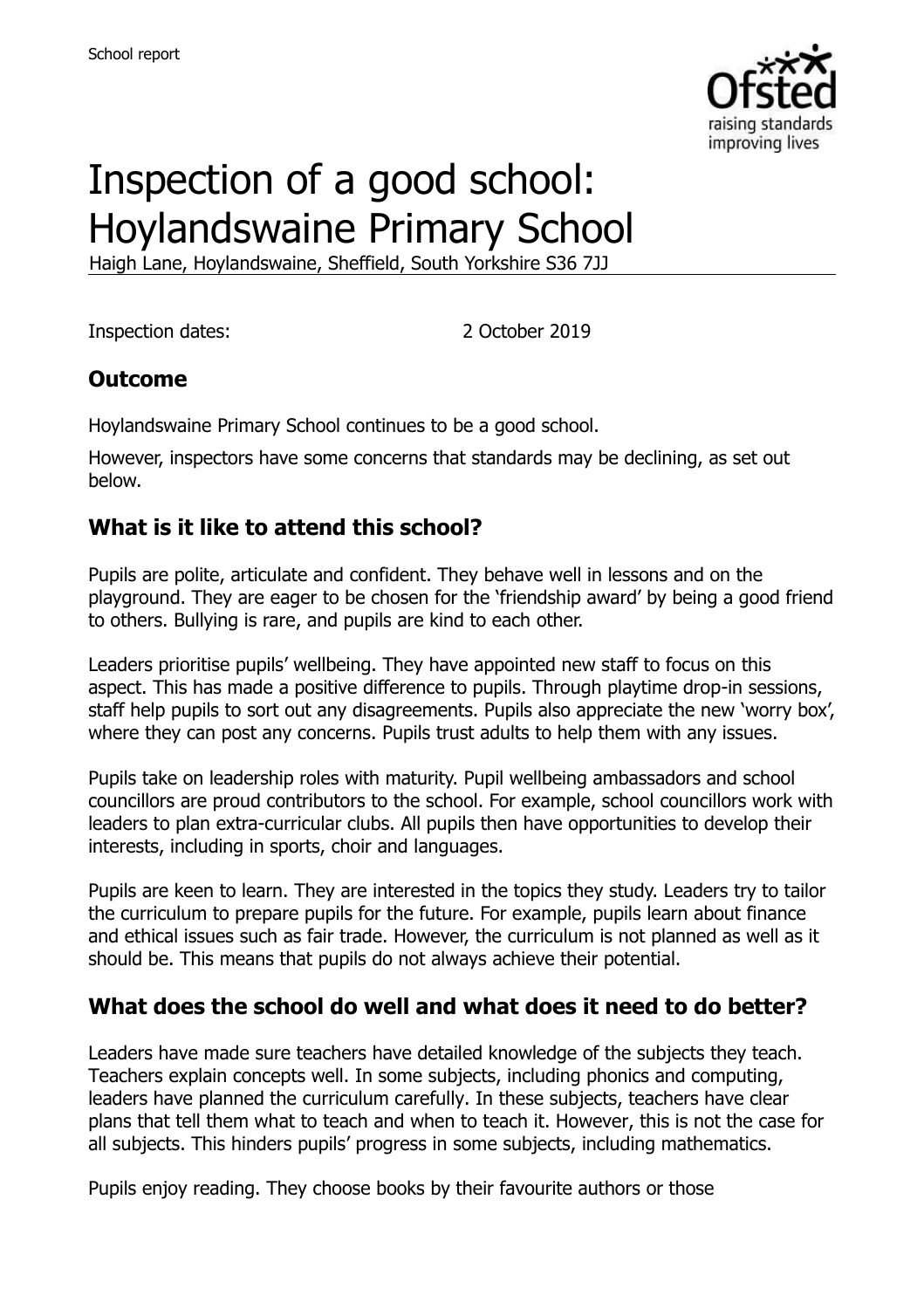

recommended by their friends. Teachers appreciate their recent training on developing pupils' understanding of books. Pupils are keen to share in their whole-class story. Teachers often choose stories linked to other subjects, such as history or science. However, these class texts are not planned out coherently across the school. This means that pupils do not experience a wide variety of authors, texts and themes.

Some adults are experts in teaching phonics. They sequence learning to build pupils' knowledge systematically. Most pupils become fluent readers. However, some pupils who struggle with reading are not well supported to catch up. During phonics lessons, they do not have enough practice in reading words. Also, the books they use to practise contain sounds they do not know. These shortcomings hamper both their confidence and their fluency in reading.

In mathematics, leaders have not mapped out pupils' learning precisely. This means that teachers do not always teach concepts in the most appropriate order. They do not consistently build on what pupils already know. Also, they do not make sure that pupils' work gets harder as they move through the school. These factors mean that some pupils do not achieve as well as they should in mathematics.

Teachers have had ongoing training in art. They are now knowledgeable about art and artists. They pass this on to pupils well. Pupils use their existing knowledge to create high-quality work. For example, Year 1 pupils' clay sculptures of kookaburras show great detail and accuracy. However, leaders have not put a whole-school plan in place for art. This means that art is not covered in as much breadth as it should be.

Leaders make sure pupils with special educational needs and/or disabilities (SEND) are well supported. Drawing on the expertise of external agencies, leaders create clear plans for pupils. Leaders think carefully about the curriculum for each individual. They make sure pupils have extra time to practise crucial knowledge. They balance this with time to learn alongside their classmates. This benefits pupils' learning and self-esteem.

Children who have just started in Reception class have settled well into routines. They are happy and confident. During teacher-led sessions, they join in well. They especially enjoy chorusing repeated phrases which reinforce their learning. However, the activities they choose independently are often too easy. Due to this, children sometimes flit between activities. Also, these tasks do not allow for practise of reading, writing and mathematics knowledge.

Leaders, including governors, have added a parent support adviser to the staff team. This member of staff is available to liaise with parents. Teachers told us this allows them more time to focus on teaching. They feel well supported by leaders.

# **Safeguarding**

The arrangements for safeguarding are effective.

Leaders have made sure that keeping children safe is at the forefront of everyone's minds. Adults are well trained in safeguarding. This makes them vigilant to the risks that pupils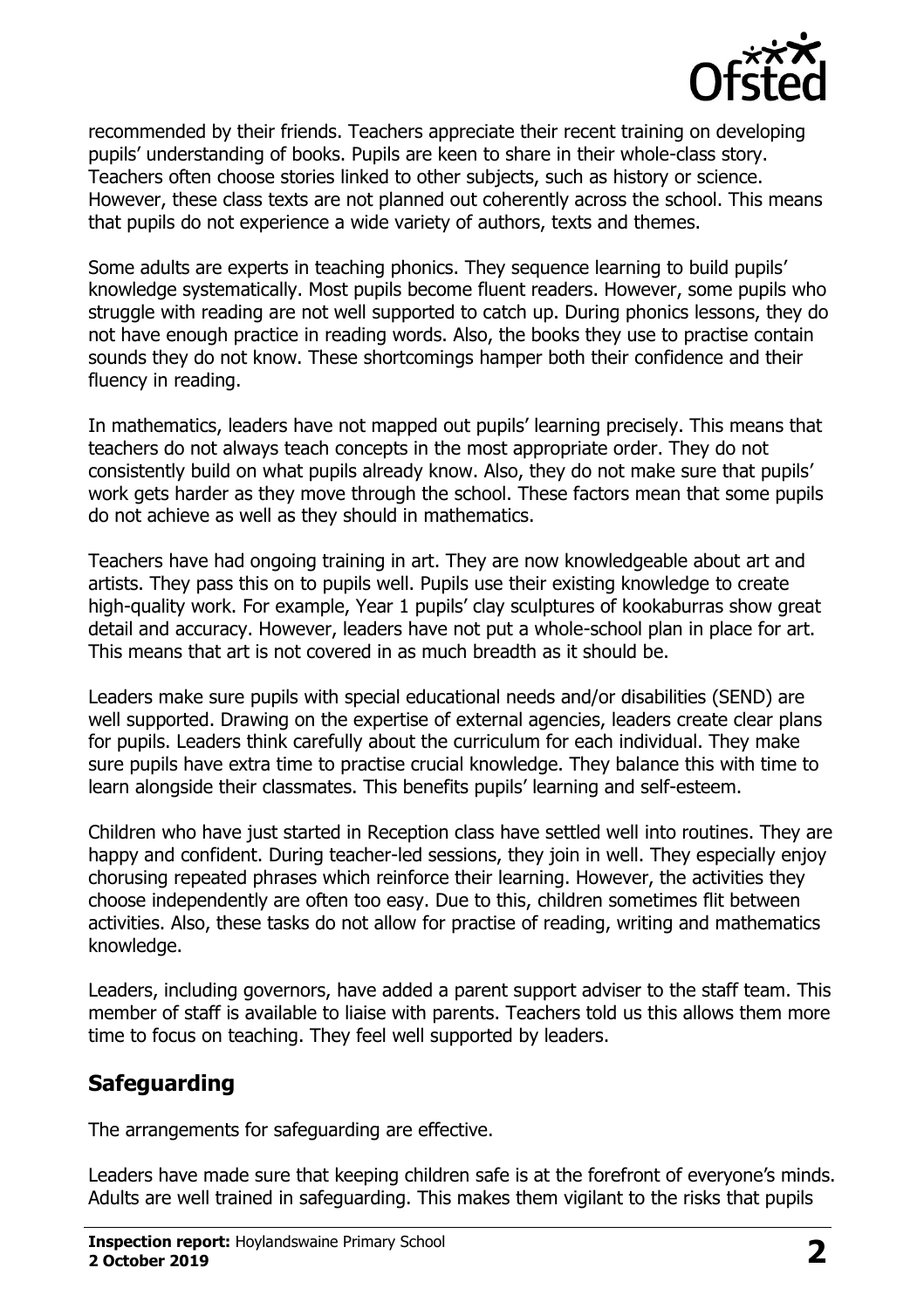

may face. Leaders are swift in speaking to external agencies where necessary. Leaders have expertise in online safety. They have shared this with pupils and parents. Pupils are knowledgeable about how to stay safe on the internet. Governors bolster this culture of safeguarding. They hold leaders to account well for this aspect. In doing so, they make sure that effective safeguarding is maintained.

# **What does the school need to do to improve?**

# **(Information for the school and appropriate authority)**

- In phonics, leaders have not made sure that all adults have suitable expertise. They should share the expertise which exists in the school. They must make sure that all pupils, particularly the weakest readers, benefit from effective phonics teaching. Leaders should also ensure that the books pupils use to practise early reading contain the sounds they know.
- Leaders have not ensured that the curriculum is coherently planned. They must make sure that all subjects reflect the scope and ambition of the National Curriculum. They must also sequence learning in each subject so that pupils build their knowledge of important concepts.
- In the early years, leaders must ensure that the activities for children's independent learning are suitably demanding. These activities should also offer children the opportunity to consolidate and extend their knowledge, including in reading, writing and mathematics.

# **Background**

When we have judged a school to be good or outstanding we will then normally go into the school about once every four years to confirm that the school remains good. This is called a section 8 inspection of a good school or non-exempt outstanding school. We do not give graded judgements on a section 8 inspection. However, if we find some evidence that the school could now be better than good or that standards may be declining, then the next inspection will be a section 5 inspection. Usually this is within one to two years of the date of the section 8 inspection. If we have serious concerns about safeguarding, behaviour or the quality of education, we will convert the section 8 inspection to a section 5 inspection immediately.

This is the first section 8 inspection since we judged Hoylandswaine Primary School to be good on 2–3 June 2015.

# **How can I feed back my views?**

You can use [Ofsted Parent View](https://parentview.ofsted.gov.uk/) to give Ofsted your opinion on your child's school, or to find out what other parents and carers think. We use Ofsted Parent View information when deciding which schools to inspect, when to inspect them and as part of their inspection.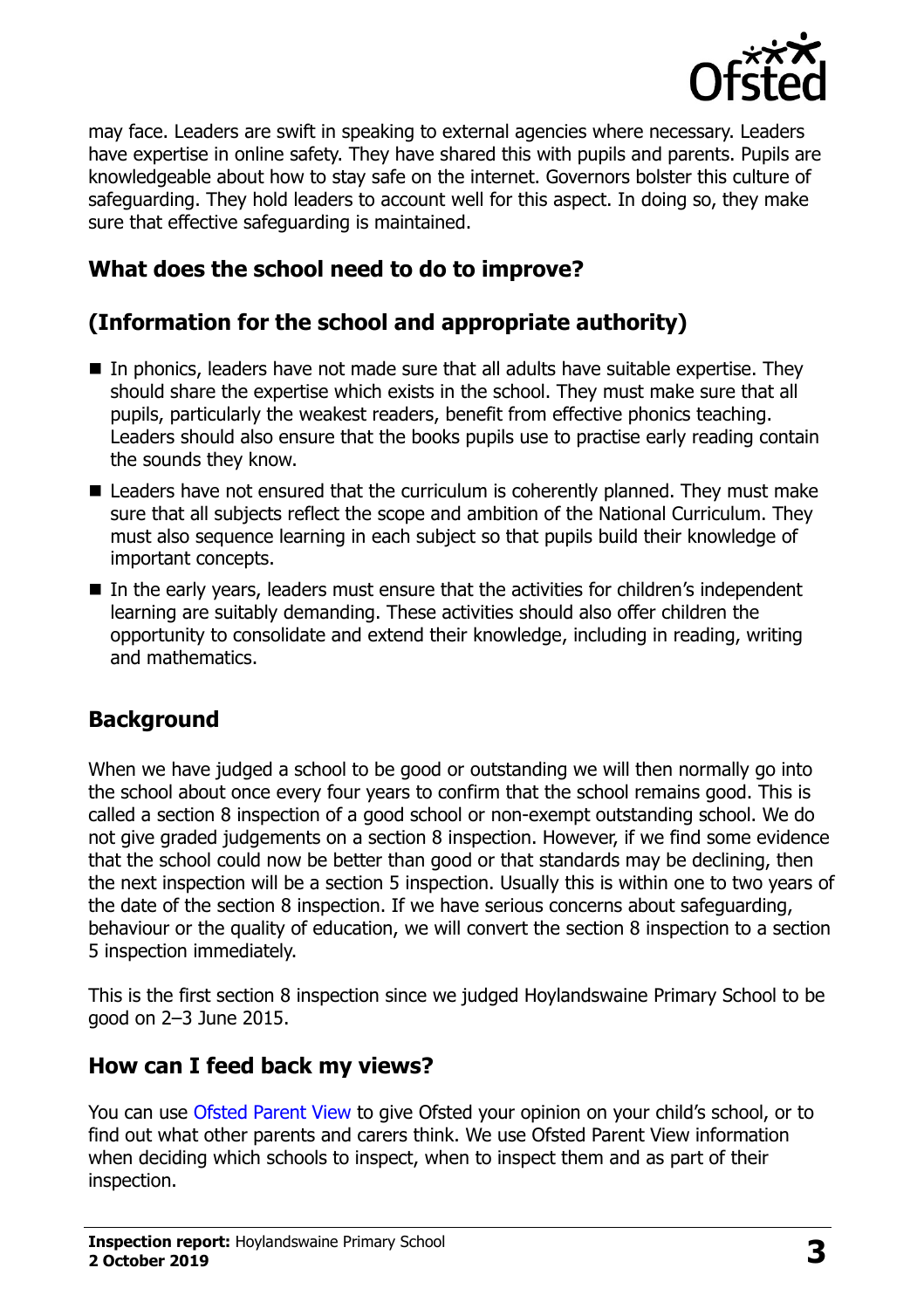

The Department for Education has further quidance on how to complain about a school.

If you are not happy with the inspection or the report, you can [complain to Ofsted.](https://www.gov.uk/complain-ofsted-report)

#### **Further information**

You can search for [published performance information](http://www.compare-school-performance.service.gov.uk/) about the school.

In the report, '[disadvantaged pupils](http://www.gov.uk/guidance/pupil-premium-information-for-schools-and-alternative-provision-settings)' refers to those pupils who attract government pupil premium funding: pupils claiming free school meals at any point in the last six years and pupils in care or who left care through adoption or another formal route.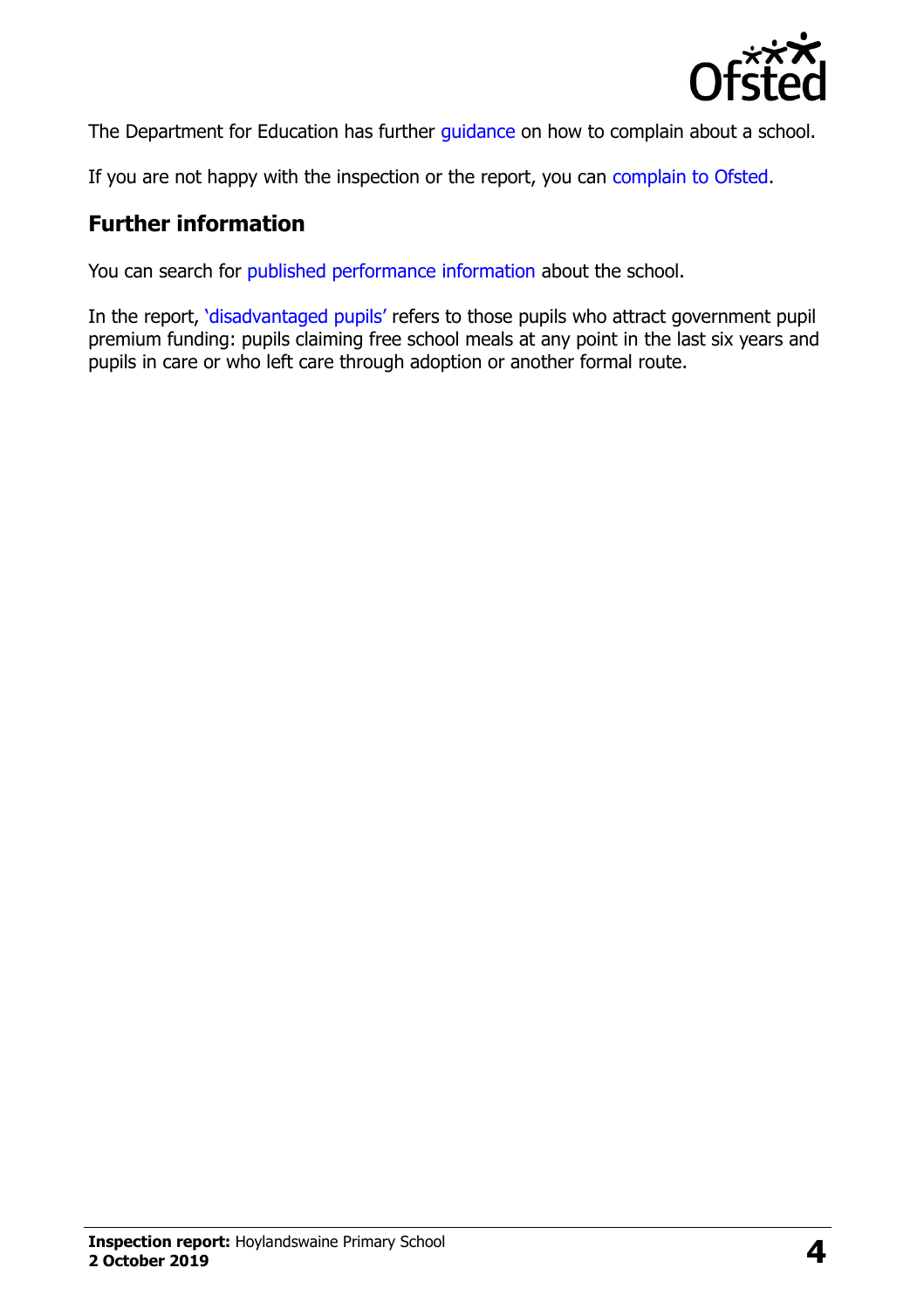

#### **School details**

| Unique reference number             | 106585                         |
|-------------------------------------|--------------------------------|
| <b>Local authority</b>              | <b>Barnsley</b>                |
| <b>Inspection number</b>            | 10088943                       |
| <b>Type of school</b>               | Primary                        |
| <b>School category</b>              | Community                      |
| Age range of pupils                 | 5 to 11                        |
| <b>Gender of pupils</b>             | Mixed                          |
| Number of pupils on the school roll | 130                            |
| <b>Appropriate authority</b>        | The governing body             |
| <b>Chair of governing body</b>      | Mark Pawson                    |
| <b>Headteacher</b>                  | Laura Cole                     |
| Website                             | www.hoylandswaineprimary.co.uk |
| Date of previous inspection         | 2-3 June 2015                  |

# **Information about this school**

- This school is a smaller-than-average sized primary school. It runs a breakfast club for pupils.
- Very few pupils are disadvantaged.
- The vast majority of pupils are of White British heritage.
- $\blacksquare$  The proportion of pupils with SEND is average.

# **Information about this inspection**

- **Inspectors met with the headteacher, senior leaders, subject leaders and other** members of staff. We also met with a group of governors, including the chair of the governing body. We took account of the 11 responses to Ofsted's survey for staff.
- We observed pupils' behaviour in lessons and around the school, including at breakfast club, playtimes and lunchtimes. We gathered pupils' views about the school through formal and informal discussion.
- We scrutinised a range of documentation, including the school's self-evaluation and improvement plans and safeguarding documents. We also evaluated information relating to pupils' behaviour and attendance.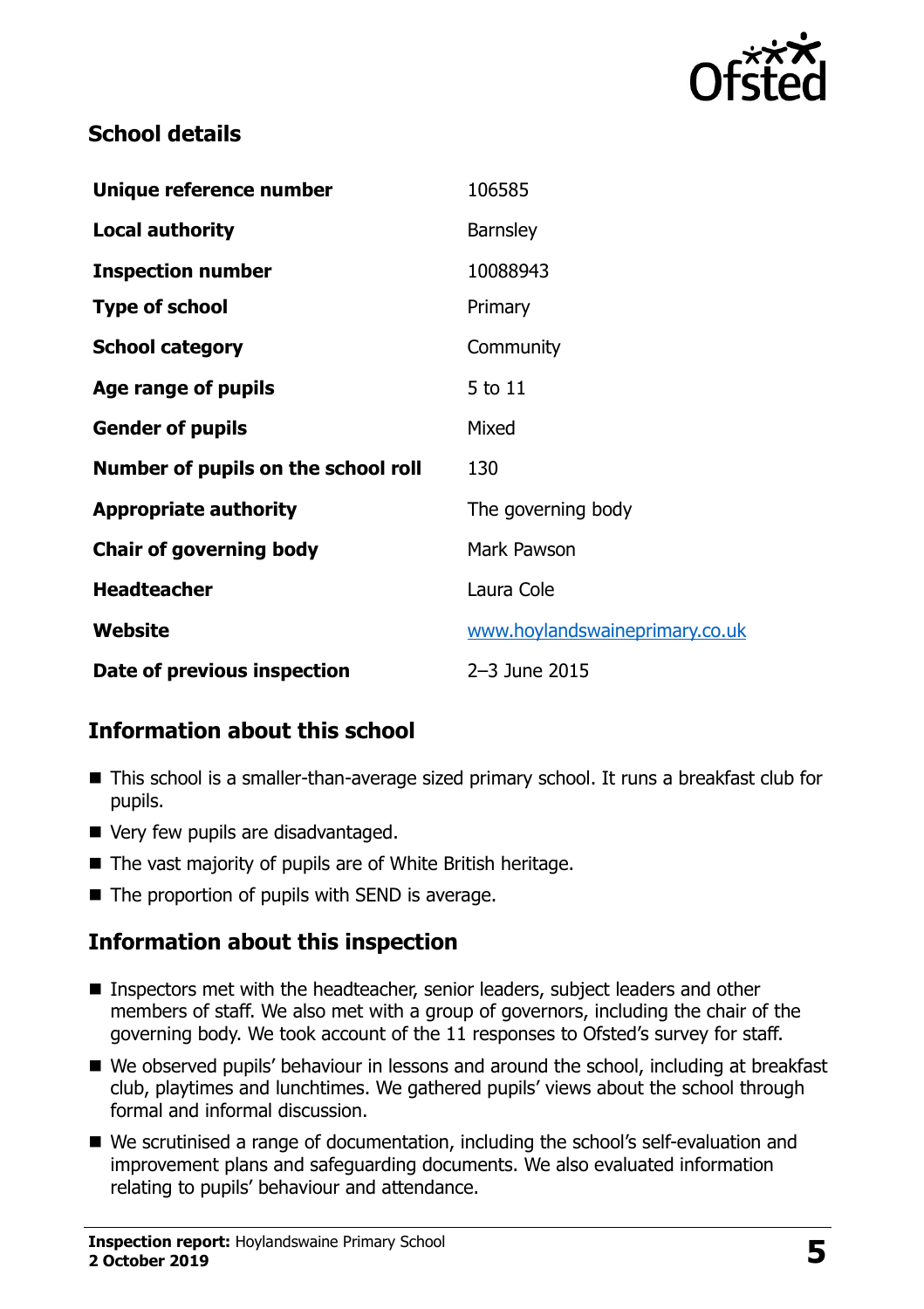

- We took account of the 37 responses to Ofsted's parents' questionnaire, Parent View, as well as the 27 free-text responses.
- We looked in-depth at the following subjects: reading, mathematics and art. In doing so, we visited classes across all year groups and reviewed pupils' work. We spoke to pupils about their learning and listened to them read. We also met with teachers.

#### **Inspection team**

Karine Hendley, lead inspector Her Majesty's Inspector

Simon McCarthy **Carry Community** Ofsted Inspector